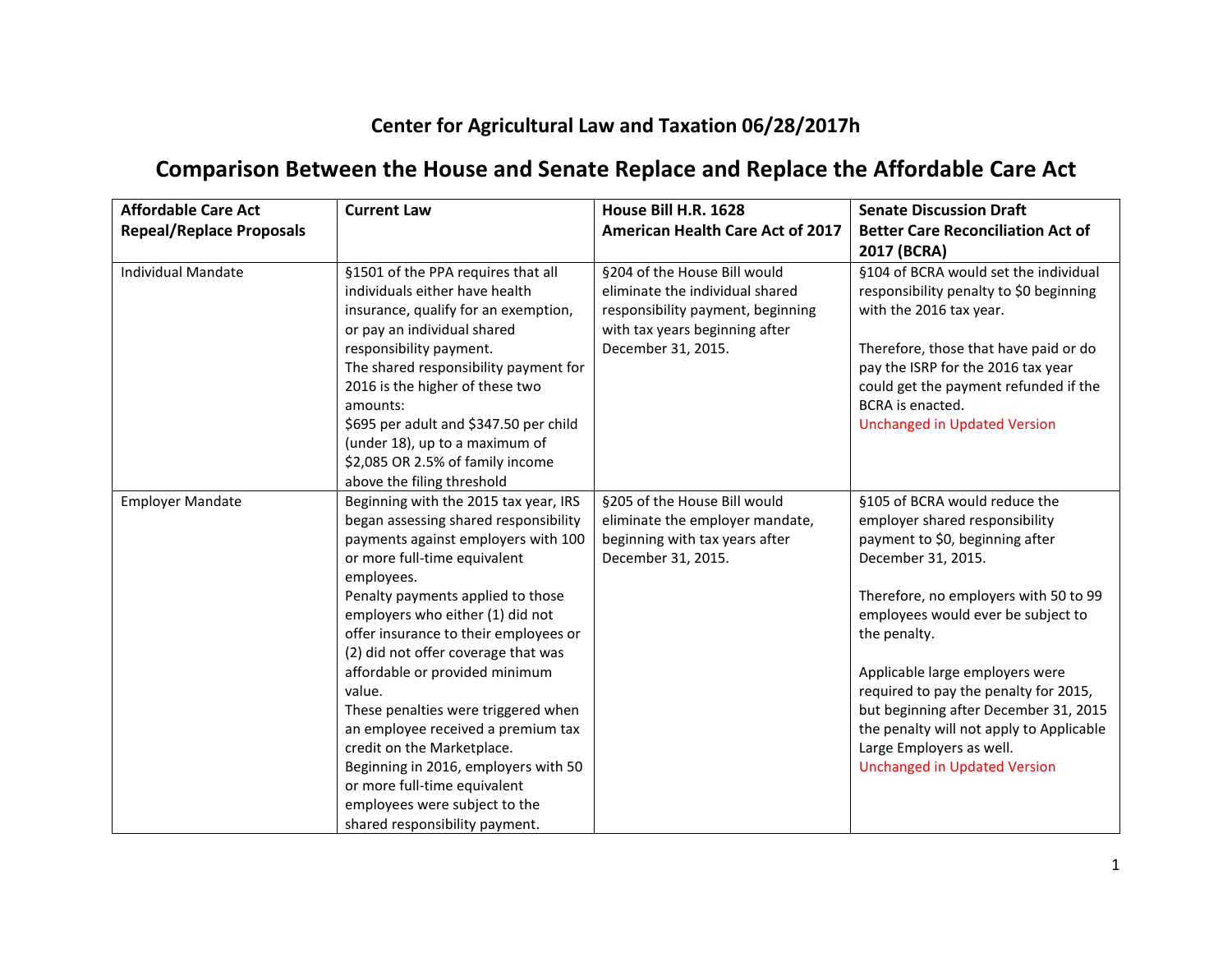| <b>Affordable Care Act</b><br><b>Repeal/Replace Proposals</b>      | <b>Current Law</b>                                                                                                                                                                                                                                                                                                      | House Bill H.R. 1628<br><b>American Health Care Act of 2017</b>                                                                                                           | <b>Senate Discussion Draft</b><br><b>Better Care Reconciliation Act of</b><br>2017 (BCRA)                                                |
|--------------------------------------------------------------------|-------------------------------------------------------------------------------------------------------------------------------------------------------------------------------------------------------------------------------------------------------------------------------------------------------------------------|---------------------------------------------------------------------------------------------------------------------------------------------------------------------------|------------------------------------------------------------------------------------------------------------------------------------------|
| Net Investment Income Tax                                          | Implemented by the ACA, the NIIT<br>went into effect for tax years<br>beginning January 1, 2013.<br>It imposes a 3.8% tax on net<br>investment income (i.e interest,                                                                                                                                                    | §251 of the House Bill would<br>eliminate the NIIT, beginning with tax<br>years after December 31, 2016.                                                                  | §119 of BCRA would retroactively<br>eliminate the NIIT, beginning with the<br>2018 tax year.<br>Start date moved from 2017 to 2018.      |
|                                                                    | dividends, capital gains, rental and<br>royalty income, and non-qualified<br>annuities) for taxpayers with<br>modified adjusted gross income<br>above certain thresholds (\$125,000<br>for single filers and \$250,000 for<br>married filing jointly).                                                                  |                                                                                                                                                                           |                                                                                                                                          |
| Recapture Excess Payments of<br><b>Advance Premium Tax Credits</b> | Taxpayers with incomes at or below<br>400% of the federal poverty limit may<br>receive an Advance Premium Tax<br>Credit to apply toward the cost of<br>premiums for insurance they<br>purchase on the Marketplace.<br>The amount of this APTC is based<br>upon household income estimates for<br>the upcoming tax year. | §201 of the House Bill would<br>eliminate the repayment limitations<br>for the 2018 and 2019 tax years and<br>eliminate advanced premium tax<br>credits entirely by 2020. | §101 of BCRA would eliminate these<br>repayment limitations, beginning with<br>the 2018 tax year.<br><b>Unchanged in Updated Version</b> |
|                                                                    | If household income turns out to be<br>higher than estimated, too much<br>APTC is paid on behalf of the taxpayer<br>during the tax year, and the taxpayer<br>must reconcile and repay this<br>overpayment when filing his or her<br>tax return.<br>Current law caps this repayment<br>amount based upon income level.   |                                                                                                                                                                           |                                                                                                                                          |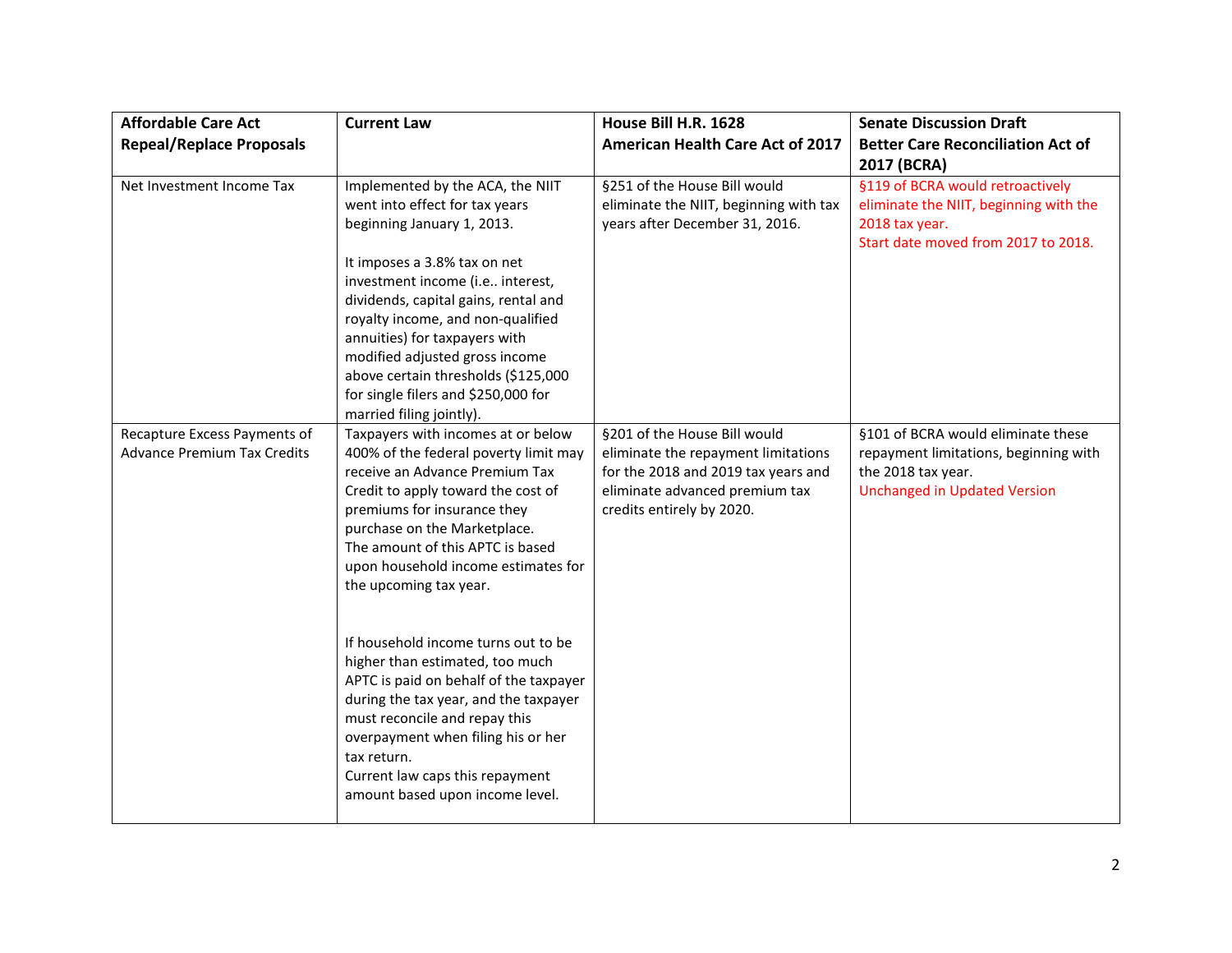| <b>Affordable Care Act</b><br><b>Repeal/Replace Proposals</b> | <b>Current Law</b>                                                                                                                                                                                                                                  | House Bill H.R. 1628<br><b>American Health Care Act of 2017</b>                                                                                                                                | <b>Senate Discussion Draft</b><br><b>Better Care Reconciliation Act of</b>                                                                                                                                                                                                                                                                                   |
|---------------------------------------------------------------|-----------------------------------------------------------------------------------------------------------------------------------------------------------------------------------------------------------------------------------------------------|------------------------------------------------------------------------------------------------------------------------------------------------------------------------------------------------|--------------------------------------------------------------------------------------------------------------------------------------------------------------------------------------------------------------------------------------------------------------------------------------------------------------------------------------------------------------|
| Implementation of the Cadillac<br>Tax                         | The Affordable Care Act imposed a<br>40% excise tax on high-cost<br>employer-sponsored health plans.<br>Although the tax was originally<br>scheduled to be imposed beginning in<br>2018, Congress delayed the<br>imposition of that tax until 2020. | §206 of the House Bill would<br>eliminate the Implementation of the<br>Cadillac Tax with respect to any<br>taxable period beginning after<br>December 31, 2019, and before<br>January 1, 2026. | 2017 (BCRA)<br>§108 of BCRA would delay this<br>implementation pushing its initiation<br>forward to 2026.<br><b>Budget reconciliation restrictions</b><br>prevent any further elimination of this<br>excise tax.<br>Employees would continue to be<br>eligible to exclude the full amount of<br>coverage from income.<br><b>Unchanged in Updated Version</b> |
| <b>Premium Tax Credits</b>                                    | Currently, the ACA allows a premium<br>tax credit to offset the cost of<br>premiums paid to purchase individual<br>health insurance on the ACA<br>Exchange for those in households<br>with incomes less than 400% of the<br>federal poverty level.  | § 214 of the House Bill would<br>implement a tax credit based<br>primarily upon the age of the<br>taxpayer.<br>These credits would range from<br>\$2,000 per year for those under 30 to        | § 102, although it retains the ACA's<br>premium assistance tax credit process,<br>the BCRA would significantly change<br>the way the credit is calculated.<br>The BCRA would restrict those who are<br>entitled to a premium tax credit to                                                                                                                   |
|                                                               | The amount of the premium tax                                                                                                                                                                                                                       | \$4,000 per year for those over 60.                                                                                                                                                            | those with household incomes at less<br>than 350% of the federal poverty level.                                                                                                                                                                                                                                                                              |
|                                                               | credit is generally equal to the<br>difference between the cost of the<br>premium for the "second lowest cost<br>silver plan" on the Exchange and the<br>subscriber's "required contribution."                                                      | The credits would be phased out<br>beginning with an adjusted gross<br>income of \$75,000 for those who are<br>single and \$150,000 for those who<br>are married filing jointly.               | The BRCA would then calculate the<br>required contribution based upon a<br>wholly renovated table including age-<br>adjusted percentages. (Table<br>Comparisons Detailed on Next Page)                                                                                                                                                                       |
|                                                               | The required contribution is<br>calculated by multiplying the<br>household income by a<br>corresponding percentage found in<br>IRC § 36B(3)(a)(1) and adjusted<br>annually by IRS revenue procedures<br>per a statutory formula.                    | This new system would be fully<br>implemented by 2020, with<br>modifications to the current premium<br>tax credits occurring in 2018 and<br>2019.                                              | The required contribution would be<br>significantly higher for older Americans<br>with higher income ranges.<br>It is important to note that the changes<br>made to the premium tax credit would<br>not go into effect until tax year 2020.<br><b>Unchanged in Updated Version</b>                                                                           |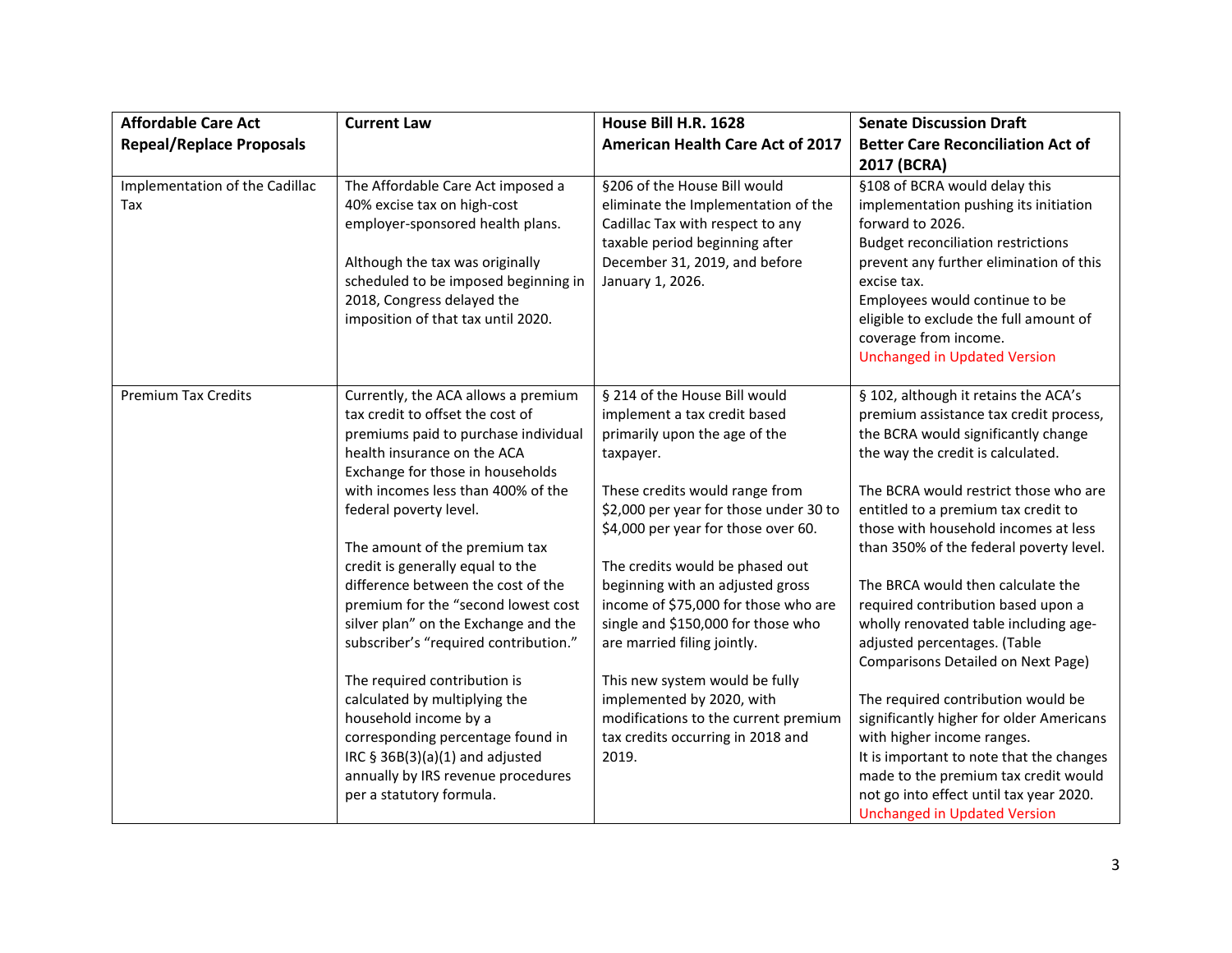| "In the case of                                                                                                     | Up to Age 29 |            | Age 30-39    |            | Age 40-49           |            |              | Age 50-59  | Over Age 59         |            |
|---------------------------------------------------------------------------------------------------------------------|--------------|------------|--------------|------------|---------------------|------------|--------------|------------|---------------------|------------|
| household income<br>(expressed as a<br>percent of the<br>poverty line)<br>within the fol-<br>lowing income<br>tier: | Initial<br>% | Final<br>% | Initial<br>% | Final<br>% | <b>Initial</b><br>% | Final<br>% | Initial<br>% | Final<br>% | <b>Initial</b><br>% | Final<br>% |
| Up to 100%                                                                                                          | 2            | 2          | 2            | 2          | 2                   | 2          | 2            | 2          | 2                   | 2          |
| 100%-133%                                                                                                           | 2            | $2.5\,$    | 2            | $2.5\,$    | 2                   | 2.5        | 2            | 2.5        | 2                   | $2.5\,$    |
| 133%-150%                                                                                                           | 2.5          | 4          | $2.5\,$      | 4          | $2.5\,$             | 4          | $2.5\,$      | 4          | $2.5\,$             | 4          |
| 150%-200%                                                                                                           | 4            | $4.3\,$    | 4            | 5.3        | 4                   | 6.3        | 4            | 7.3        | 4                   | 8.3        |
| 200%-250%                                                                                                           | 4.3.         | 4.3        | 5.3          | 5.9        | 6.3                 | 8.05       | 7.3          | 9          | 8.3                 | 10         |
| 250%-300%                                                                                                           | 4.3          | 4.3        | 5.9          | 5.9        | 8.05                | 8.35       | 9            | 10.5       | 10                  | 11.5       |
| 300%-350%                                                                                                           | 4.3          | 6.4        | 5.9          | 8.9        | 8.35                | 12.5       | 10.5         | 15.8       | 11.5                | 16.2",     |

**Current Table under the Affordable Care Act – Household Income Percentage**

| Household income percentage of Federal<br>poverty line: | Initial percentage | Final percentage |
|---------------------------------------------------------|--------------------|------------------|
| Less than 133%                                          | 2.04%              | 2.04%            |
| At least 133% but less than 150%                        | 3.06%              | 4.08%            |
| At least 150% but less than 200%                        | 4.08%              | 6.43%            |
| At least 200% but less than 250%                        | 6.43%              | 8.21%            |
| At least 250% but less than 300%                        | 8.21%              | 9.69%            |
| At least 300% but not more than 400%                    | 9.69%              | 9.69%            |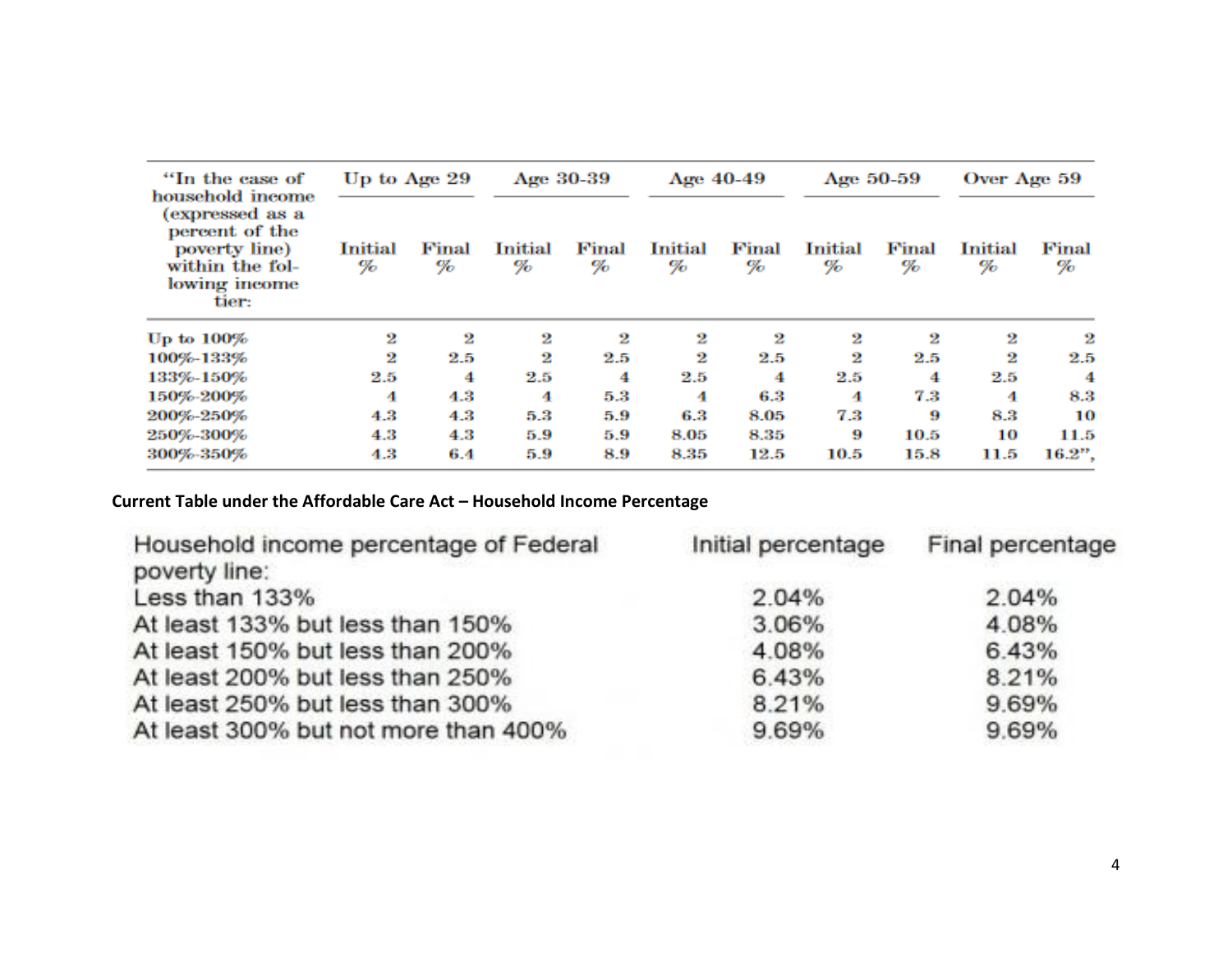| <b>Affordable Care Act</b>      | <b>Current Law</b>                                                                                                                                                                                                                                                                                                                                                              | House Bill H.R. 1628                       | <b>Senate Discussion Draft</b>                                                                                                                                                                                                                                                                                                                                                                                                                                                                                                                                                                                                                                                                                                                                                                                                                                                                                                                                                                                                                                       |
|---------------------------------|---------------------------------------------------------------------------------------------------------------------------------------------------------------------------------------------------------------------------------------------------------------------------------------------------------------------------------------------------------------------------------|--------------------------------------------|----------------------------------------------------------------------------------------------------------------------------------------------------------------------------------------------------------------------------------------------------------------------------------------------------------------------------------------------------------------------------------------------------------------------------------------------------------------------------------------------------------------------------------------------------------------------------------------------------------------------------------------------------------------------------------------------------------------------------------------------------------------------------------------------------------------------------------------------------------------------------------------------------------------------------------------------------------------------------------------------------------------------------------------------------------------------|
| <b>Repeal/Replace Proposals</b> |                                                                                                                                                                                                                                                                                                                                                                                 | <b>American Health Care Act of</b><br>2017 | <b>Better Care Reconciliation Act of</b><br>2017 (BCRA)                                                                                                                                                                                                                                                                                                                                                                                                                                                                                                                                                                                                                                                                                                                                                                                                                                                                                                                                                                                                              |
| Definition of An Alien          | §36B (e)(2) for purposes of this<br>section, an individual shall be<br>treated as lawfully present only if<br>the individual is, and is reasonably<br>expected to be for the entire period<br>of enrollment for which the credit<br>under this section is being claimed, a<br>citizen or national of the United<br>States or an alien lawfully present in<br>the United States. | Not addressed in the House Bill            | § 102 amends §36B redefining an<br>"alien lawfully present in the United<br>States" by changing the definition to<br>a "qualified alien (within the<br>meaning of § 431 of the Personal<br>Responsibility and Work Opportunity<br>Reconciliation Act of 1996)". § 431<br>defines a Qualified Alien as:<br>An alien who, at the time the alien<br>applies for, receives, or attempts to<br>receive a Federal public benefit, is-<br>(1) An alien who is lawfully admitted<br>for permanent residence under the<br>Immigration and Nationality Act,<br>(2) An alien who is granted asylum<br>under § 208 of such Act,<br>(3) A refugee who is admitted to the<br>United States under § 207 of such<br>Act,<br>(4) An alien who is paroled into the<br>United States under § 212(d)(5) of<br>such Act for a period of at least 1<br>year,<br>(5) An alien whose deportation is<br>being withheld under § 243(h) of<br>such Act, or<br>(6) An alien who is granted<br>conditional entry pursuant to §<br>$203(a)(7)$ of such Act as in effect<br>prior to April 1, 1980. |
|                                 |                                                                                                                                                                                                                                                                                                                                                                                 |                                            | <b>Unchanged in Updated Version</b>                                                                                                                                                                                                                                                                                                                                                                                                                                                                                                                                                                                                                                                                                                                                                                                                                                                                                                                                                                                                                                  |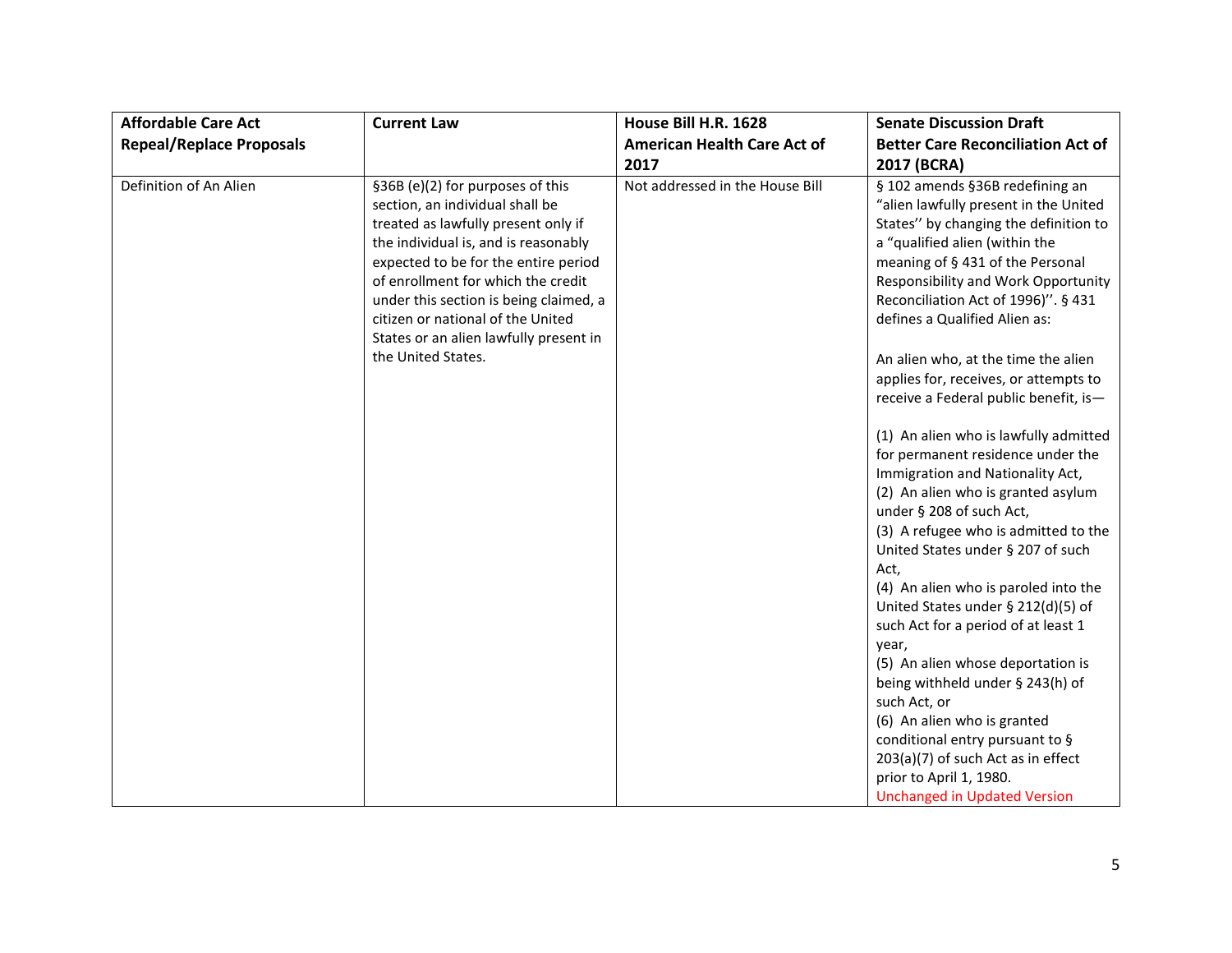| <b>Affordable Care Act</b>                               | <b>Current Law</b>                                                                                                                                                                                                                                                                                                                                                                             | House Bill H.R. 1628                                                                                                                                                | <b>Senate Discussion Draft</b>                                                                                                                                                                                                                         |
|----------------------------------------------------------|------------------------------------------------------------------------------------------------------------------------------------------------------------------------------------------------------------------------------------------------------------------------------------------------------------------------------------------------------------------------------------------------|---------------------------------------------------------------------------------------------------------------------------------------------------------------------|--------------------------------------------------------------------------------------------------------------------------------------------------------------------------------------------------------------------------------------------------------|
| <b>Repeal/Replace Proposals</b>                          |                                                                                                                                                                                                                                                                                                                                                                                                | <b>American Health Care Act of</b><br>2017                                                                                                                          | <b>Better Care Reconciliation Act of</b><br>2017 (BCRA)                                                                                                                                                                                                |
| Increased Penalty on Erroneous<br>Claims of Credit       | § 6676 provides for a penalty of 20%<br>if a claim for refund or credit is made<br>in an excessive amount, unless a<br>reasonable basis can be shown by<br>the person making the claim. This<br>does not apply to Earned Income Tax<br>Credit under §32.                                                                                                                                       | Not addressed in the House Bill                                                                                                                                     | § 102(d) increases this penalty to<br>25% in the case of a claim for refund<br>relating to the health insurance<br>coverage credit under § 36B.<br>Effective for tax year beginning after<br>December 31, 2019. Unchanged in<br><b>Updated Version</b> |
| Parents Continuation of Health<br>Coverage until age 26. | §2714 of the Public Health Service<br>Act (as added by the §1004 of the<br>Affordable Care Act and amended by<br>the Reconciliation Act) provides that<br>a plan that makes available a<br>dependent coverage of children<br>must make such coverage available<br>until attainment of 26 years of age.                                                                                         | Not addressed in the House Bill                                                                                                                                     | Not Addressed in the Senate Bill                                                                                                                                                                                                                       |
| <b>Additional Medicare Tax</b>                           | §9015 of the PPA created an<br>additional Medicare Tax of 0.9% on<br>earned income applies based on the<br>filing status:<br>Single, head of household, or<br>qualifying widow(er) -- \$200,00<br>Married filing jointly -- \$250,000<br>Married filing separately -- \$125,000<br>The 0.9% additional Medicare tax<br>only applies to earned income that's<br>more than the threshold amount. | § 213 repeals the additional<br>Medicare tax.                                                                                                                       | §117 of BCRA repeals the additional<br>0.9% Medicare tax beginning in<br>2023.<br><b>Updated Version would</b><br>not repeal this tax.                                                                                                                 |
| <b>Flexible Spending Accounts</b>                        | §9005 of the PPA set contribution<br>limits on FSA cafeteria plans. § 125<br>provides for employees to be able to<br>put \$2600 into their health care<br>flexible spending accounts in 2017.<br>Revue Procedure 2016-55 provides<br>the 2017 dollar limitations.                                                                                                                              | § 209 provides for the repeal of<br>limitations on contributions to<br>flexible spending accounts.<br>Effective for tax years beginning<br>after December 31, 2016. | §111 of BCRA repeals the \$2,500<br>limitation on contributions to FSAs<br>after December 31, 2017.<br>Unchanged date in Updated Version                                                                                                               |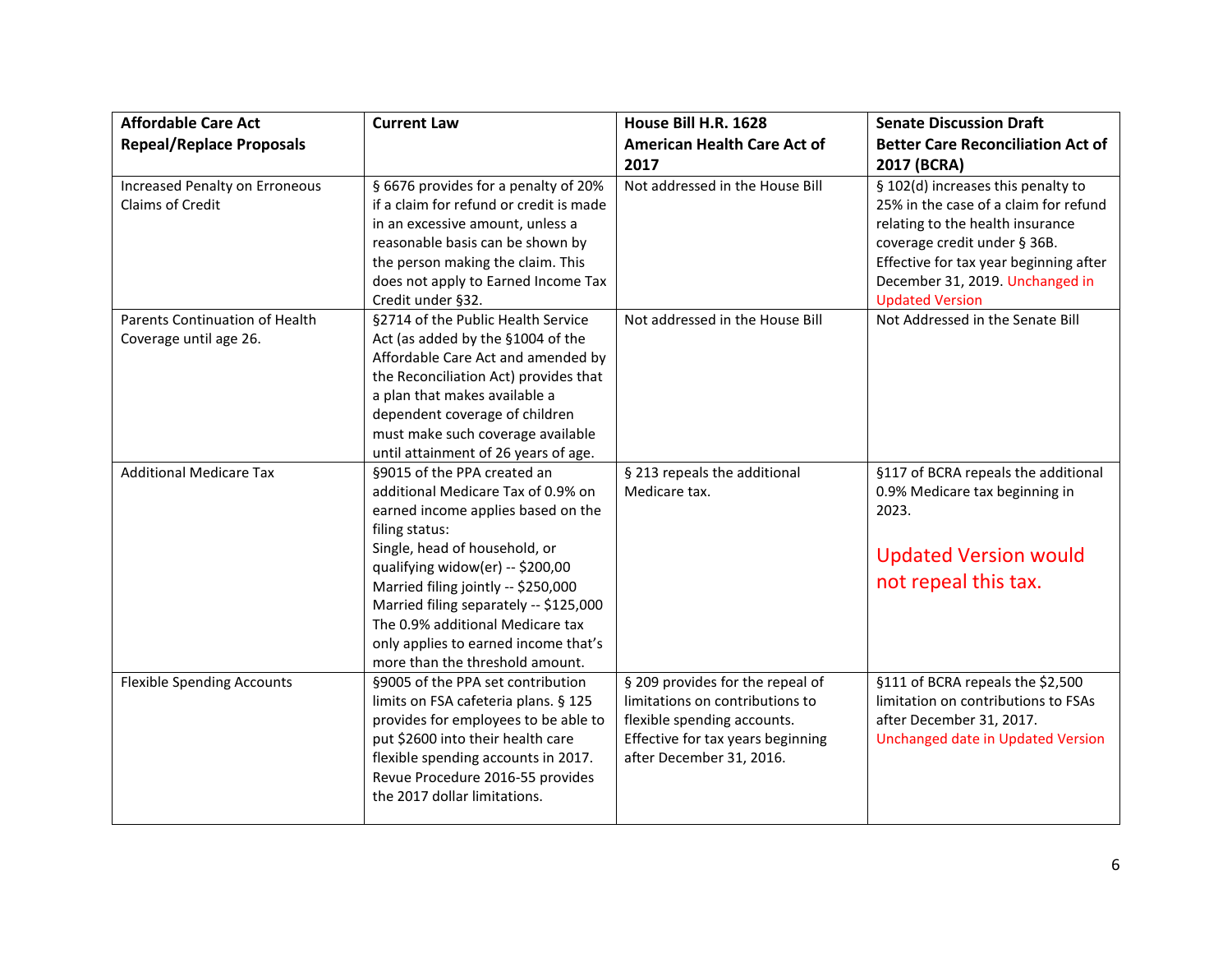| <b>Affordable Care Act</b>                                         | <b>Current Law</b>                                                                                                                                                                                                                                                                                                                                 | House Bill H.R. 1628                                                                                                                                                                                                               | <b>Senate Discussion Draft</b>                                                                                                                                                                                                                  |
|--------------------------------------------------------------------|----------------------------------------------------------------------------------------------------------------------------------------------------------------------------------------------------------------------------------------------------------------------------------------------------------------------------------------------------|------------------------------------------------------------------------------------------------------------------------------------------------------------------------------------------------------------------------------------|-------------------------------------------------------------------------------------------------------------------------------------------------------------------------------------------------------------------------------------------------|
| <b>Repeal/Replace Proposals</b>                                    |                                                                                                                                                                                                                                                                                                                                                    | <b>American Health Care Act of</b><br>2017                                                                                                                                                                                         | <b>Better Care Reconciliation Act of</b><br>2017 (BCRA)                                                                                                                                                                                         |
| Tax on Over the Counter Drugs                                      | §9003 Of the PPA defined that<br>distributions for medicines qualify<br>only as a medical expense if<br>prescribed by a physician or are<br>insulin.                                                                                                                                                                                               | § 207 repeals of tax on over-the-counter<br>medications and allows reimbursement<br>from various medical savings plans, as of<br>12/31/16.                                                                                         | §109 of BCRA repeals of tax on over-<br>the-counter medications and allows<br>reimbursement from various<br>medical savings plans. Unchanged in<br><b>Updated Version</b>                                                                       |
| <b>Threshold for Medical Expenses</b><br><b>Itemized Deduction</b> | § 9013 of the PPA and 213(f) In the<br>case of any taxable year beginning<br>after December 31, 2012, and<br>ending before January 1, 2017, 7.5%<br>will apply to all taxpayers except 10<br>% if the taxpayer or taxpayer's<br>spouse has attained age 65 before<br>the close of such taxable year. 2016<br>was the last year for this provision. | § 212 required a 5.8% reduction of<br>income threshold for determining<br>medical care deduction. Effective for<br>taxable years beginning after<br>December 31, 2016.                                                             | §116 of BCRA restores the income<br>threshold above which the medical<br>expense deduction can be claimed to<br>7.5 percent for all taxpayers<br>beginning with tax year 2017.<br><b>Unchanged in Updated Version</b>                           |
| Health Saving Investments Penalty<br>for Unqualified Disbursements | §9004 of the PPA increased and<br>additional tax on distributions from<br>HSAs and Archer MSA's not used for<br>qualified expenses from 10% to 20%<br>for HSA's and from 15% to 20% for<br>Archer MSA's.                                                                                                                                           | § 208 repeals the increased penalty<br>on health savings accounts for<br>improper withdrawal of funds from<br>an HSA from 20% to 10% and MSA's<br>from 20% to 15% effective for tax<br>years beginning after December 31,<br>2016. | §110 of BCRA reduces the penalty<br>for improper withdrawal of funds<br>from HSAs from 20 percent to 10<br>percent and from MSAs from 20<br>percent to 15 percent, beginning<br>after December 31, 2016.<br><b>Unchanged in Updated Version</b> |
| <b>Tanning Tax</b>                                                 | §9017 of the PPA imposed a 10%<br>tanning tax                                                                                                                                                                                                                                                                                                      | § 231 repeals the tanning tax<br>effective for services performed<br>after June 30, 2017.                                                                                                                                          | §118 of BCRA repeals the tanning tax<br>for services occurring after<br>September 30, 2017. Becomes §117<br>in the revised Act                                                                                                                  |
| Catch Up Contributions to One<br><b>Health Savings Account</b>     | Not currently available when making<br>contributions.                                                                                                                                                                                                                                                                                              | § 216 allows both spouses to make<br>catch-up contributions to the same<br>health savings account. Effective for<br>taxable years beginning after<br>December 31, 2017.                                                            | §122 allows both spouses to make<br>catch-up contributions to the same<br>health savings account. Effective for<br>taxable years beginning after<br>December 31, 2017. Now §120 of<br>Act                                                       |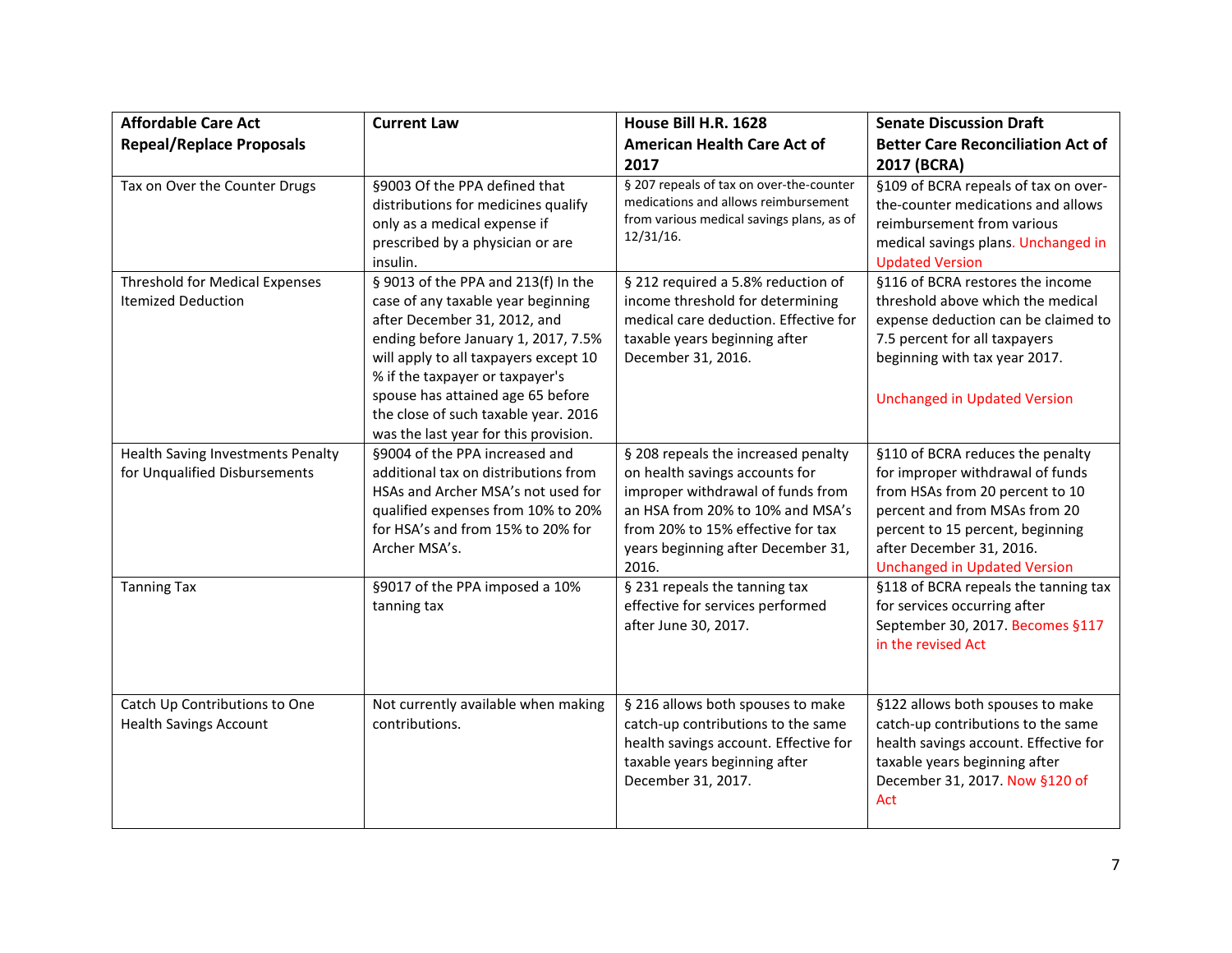| <b>Affordable Care Act</b>                       | <b>Current Law</b>                                                                                                                                                                                                                                                                                                                                                                                                                                                                                                                                                                                                                                          | House Bill H.R. 1628                                                                    | <b>Senate Discussion Draft</b>                                                                                                                                                                                                |
|--------------------------------------------------|-------------------------------------------------------------------------------------------------------------------------------------------------------------------------------------------------------------------------------------------------------------------------------------------------------------------------------------------------------------------------------------------------------------------------------------------------------------------------------------------------------------------------------------------------------------------------------------------------------------------------------------------------------------|-----------------------------------------------------------------------------------------|-------------------------------------------------------------------------------------------------------------------------------------------------------------------------------------------------------------------------------|
| <b>Repeal/Replace Proposals</b>                  |                                                                                                                                                                                                                                                                                                                                                                                                                                                                                                                                                                                                                                                             | <b>American Health Care Act of</b><br>2017                                              | <b>Better Care Reconciliation Act of</b><br>2017 (BCRA)                                                                                                                                                                       |
| <b>Small Business Health Insurance</b><br>Credit | §1421 of the PPA created a Small<br>Employer Health Insurance Credit<br>that was later modified by the Tax<br>Increase Prevention Act of 2014 An<br>eligible small employer may claim a<br>credit equal to 50% of non-elective<br>contributions for health insurance<br>for its employees. The credit as<br>modified is allowed for 2<br>consecutive years. The credit<br>amount is reduced to 35% for<br>exempt organizations.                                                                                                                                                                                                                             | §203 Repeals §45R Small Business<br>Health Insurance Credit after 2019.                 | §103 repeals §45R Small Business<br>Health Insurance Credit after 2019.<br>Beginning on 2018, the plan cannot<br>cover abortions, except if necessary<br>to save life of mother or abortion in<br>the case of rape or incest. |
| <b>Medical Device Tax</b>                        | § 4191 of the PPA imposes an excise<br>tax on the sale of certain medical<br>devices by the manufacturer or<br>importer of the device. The tax is 2.3<br>percent of the sale price of the<br>taxable medical device.<br>The medical device excise tax does<br>not apply to taxable medical device<br>sales made during the period from<br>Jan. 1, 2016, through Dec. 31, 2017.<br>The medical device excise tax will<br>apply to sales of taxable medical<br>devices made after Dec. 31, 2017,<br>and taxpayers will be required to<br>report sales of taxable medical<br>devices made during the first quarter<br>of 2018 on Form 720 by Apr. 30,<br>2018. | §210 of the Act repeals the Medical<br>Device Tax for sales after December<br>31, 2016. | §113 of BCRA repeals the Medical<br>Device Tax beginning after<br>December 31, 2016.<br>Changed effective date beginning for<br>sales after December 31, 2017.                                                                |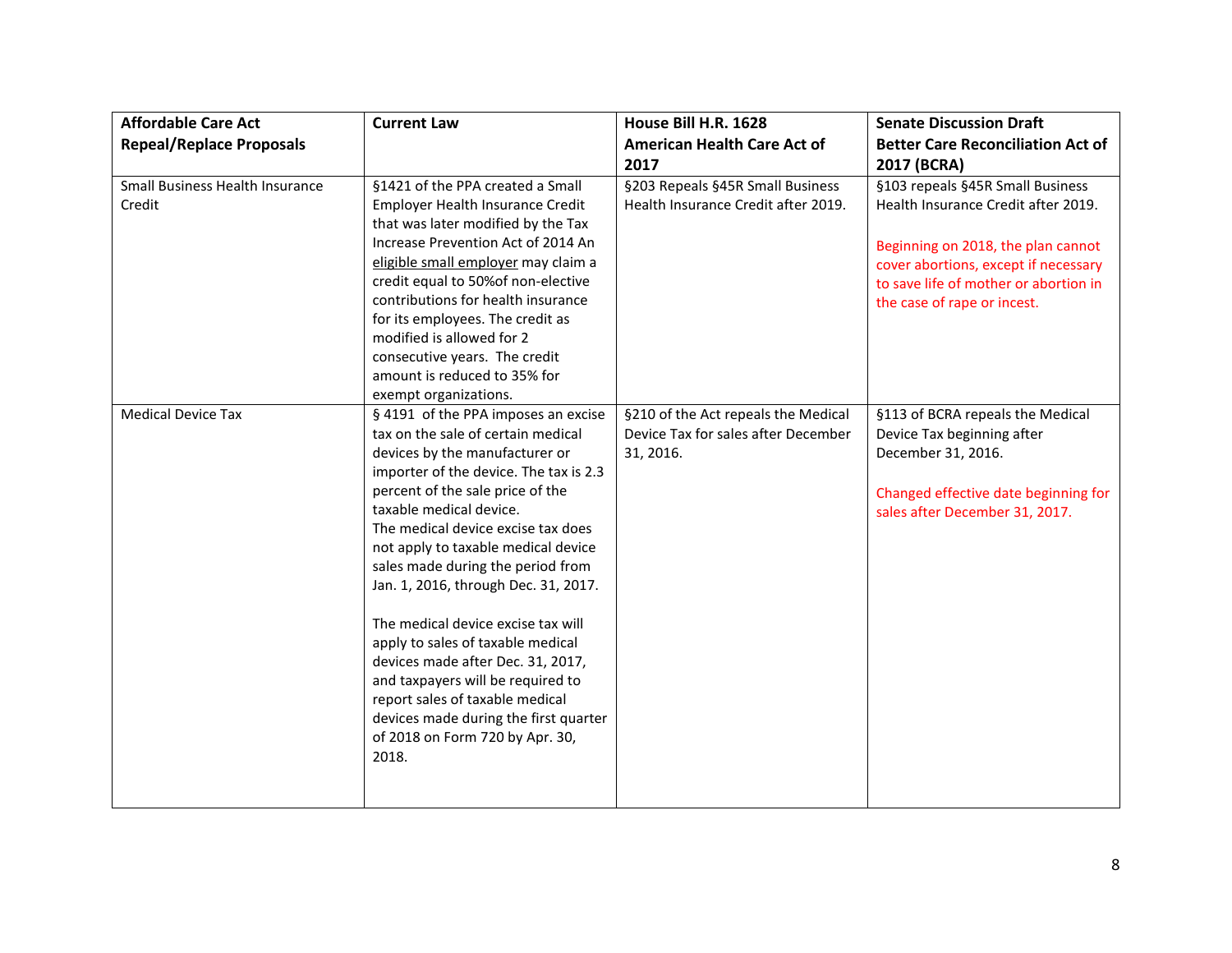| <b>Affordable Care Act</b>                                                          | <b>Current Law</b>                                                                                                                                                                                                                                                                                          | House Bill H.R. 1628                                                                                                                                                                                                                                                                                                                                                                                                                                                                                                                                                                                                                                                                                | <b>Senate Discussion Draft</b>                                                                                                                                                                                                                                                                                                                                                                                                                                                                                                                                                                                                                                                                                      |
|-------------------------------------------------------------------------------------|-------------------------------------------------------------------------------------------------------------------------------------------------------------------------------------------------------------------------------------------------------------------------------------------------------------|-----------------------------------------------------------------------------------------------------------------------------------------------------------------------------------------------------------------------------------------------------------------------------------------------------------------------------------------------------------------------------------------------------------------------------------------------------------------------------------------------------------------------------------------------------------------------------------------------------------------------------------------------------------------------------------------------------|---------------------------------------------------------------------------------------------------------------------------------------------------------------------------------------------------------------------------------------------------------------------------------------------------------------------------------------------------------------------------------------------------------------------------------------------------------------------------------------------------------------------------------------------------------------------------------------------------------------------------------------------------------------------------------------------------------------------|
| <b>Repeal/Replace Proposals</b>                                                     |                                                                                                                                                                                                                                                                                                             | <b>American Health Care Act of</b><br>2017                                                                                                                                                                                                                                                                                                                                                                                                                                                                                                                                                                                                                                                          | <b>Better Care Reconciliation Act of</b><br>2017 (BCRA)                                                                                                                                                                                                                                                                                                                                                                                                                                                                                                                                                                                                                                                             |
| Repeal the Health Insurance Tax                                                     | § 9010 of the PPA imposed an<br>annual fee on those engaged in the<br>business of providing health<br>insurance beginning in 2014.<br>The Consolidated Appropriations Act<br>of 2016, Title II, § 201, suspended<br>the collection of the Health<br>Insurance Provider's Fee for the<br>2017 calendar year. | § 222 of the House Bill provides for<br>the repeal of health insurance tax<br>beginning after December 31, 2013,<br>and ending before January 1, 2017.                                                                                                                                                                                                                                                                                                                                                                                                                                                                                                                                              | §114 of BCRA would eliminate this<br>tax altogether after December 31,<br>2017.<br><b>Unchanged in Updated Version</b>                                                                                                                                                                                                                                                                                                                                                                                                                                                                                                                                                                                              |
| Medical Expenses Incurred Before<br>the Establishment of a Health Saving<br>Account | Not available under current law                                                                                                                                                                                                                                                                             | § 217 provides a special rule for<br>certain medical expenses incurred<br>before establishment of health<br>savings account.<br>If a health savings account is<br>established during the 60-day period<br>beginning on the date that coverage<br>of the account beneficiary under a<br>high deductible health plan begins,<br>then, solely for purposes of<br>determining whether an amount<br>paid is used for a qualified medical<br>expense, such account shall be<br>treated as having been established<br>on the date that such coverage<br>begins.".<br>Effective date. - The amendment<br>made by this section shall apply with<br>respect to coverage beginning after<br>December 31, 2017. | §123 provides a special rule for<br>certain medical expenses incurred<br>before establishment of health<br>savings account. If a health savings<br>account is established during the 60-<br>day period beginning on the date<br>that coverage of the account<br>beneficiary under a high deductible<br>health plan begins, then, solely for<br>purposes of determining whether an<br>amount paid is used for a qualified<br>medical expense, such account shall<br>be treated as having been<br>established on the date that such<br>coverage begins". Effective date. -<br>The amendment made by this<br>section shall apply with respect to<br>coverage beginning after December<br>31, 2017. Now §121 of the Act |